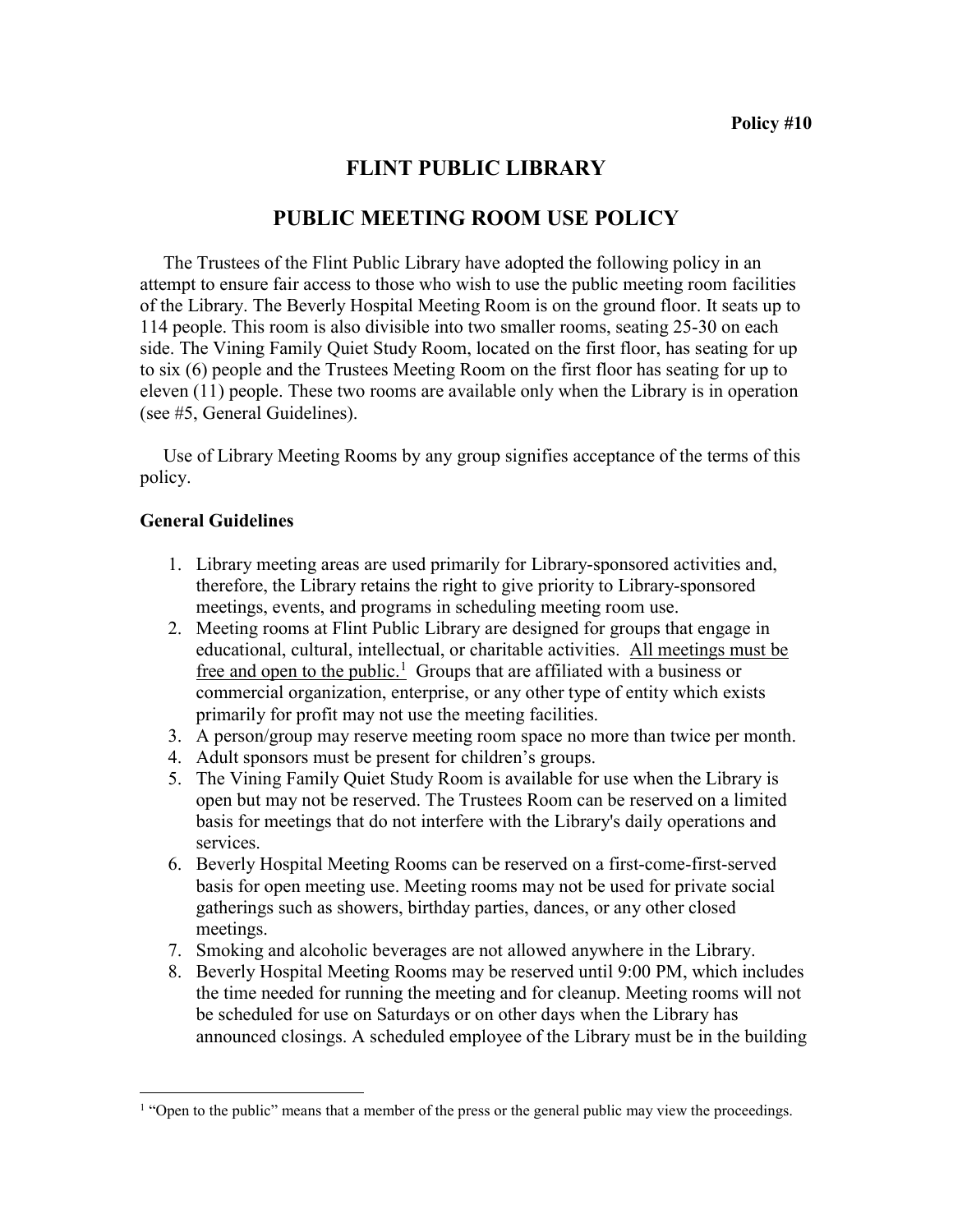when the public is in attendance and is responsible for securing the building when the public has left.

- 9. Room set-up is the responsibility of the group reserving the room. Time for setup and cleanup afterwards should be included in the meeting time requested.
- 10. The Library assumes no responsibility for private property brought into the building.
- 11. Library staff will not take or deliver messages for meeting participants except in an emergency.
- 12. Groups are responsible for compliance with the Americans with Disabilities Act and for providing qualified interpreters or auxiliary aids, upon request, for their programs.
- 13. Study groups are permitted to use the meeting rooms upon availability but must fill out an agreement form and follow all rules and regulations. Priority for the Beverly Hospital Meeting Room will be given to groups of six (6) or more.
- 14. Non-profit organizations may collect donations to cover incidental expenses only, but may not solicit donations for fundraising purposes or make sales, except for the sole benefit of the Library, with permission of the Library Director.
- 15. Use of the Library's meeting rooms does not constitute or imply an endorsement of viewpoints of participants in the program by any Library staff or by the Board of Trustees. No advertisement or announcement implying such endorsement will be permitted.
- 16. Inclement weather may cause staff to close the Library with little or no notice. If in doubt, call 978-774-8132 to confirm that the Library is open.

## Requests and Reservations

- 1. In order to request the meeting room, two forms must be filled out: (1) a Meeting Room Use Agreement Form, updated annually, and (2) a Reservation Form, completed for each reservation. If not already on file, a Meeting Room Use Agreement Form must be submitted at least three (3) business days in advance of submitting a Reservation Form. Agreement Forms may be obtained at either circulation desk or printed from the Library website. Agreement Forms must be updated by applicants each year in January to insure that all contact information is current.
- 2. Completed, signed Agreement Forms must be returned to the circulation desk or mailed to:

Flint Public Library 1 South Main Street, MA 01949 Attention: Meeting Room Reservations

3. Once a current Agreement Form is on file at the library, reservations for use of a meeting room may be made online using the Reservation Form found at www.flintlibrary.org. Reservations may also be made over the phone or by visiting the library. A reply confirming or denying the reservation will be sent within two  $(2)$  business days.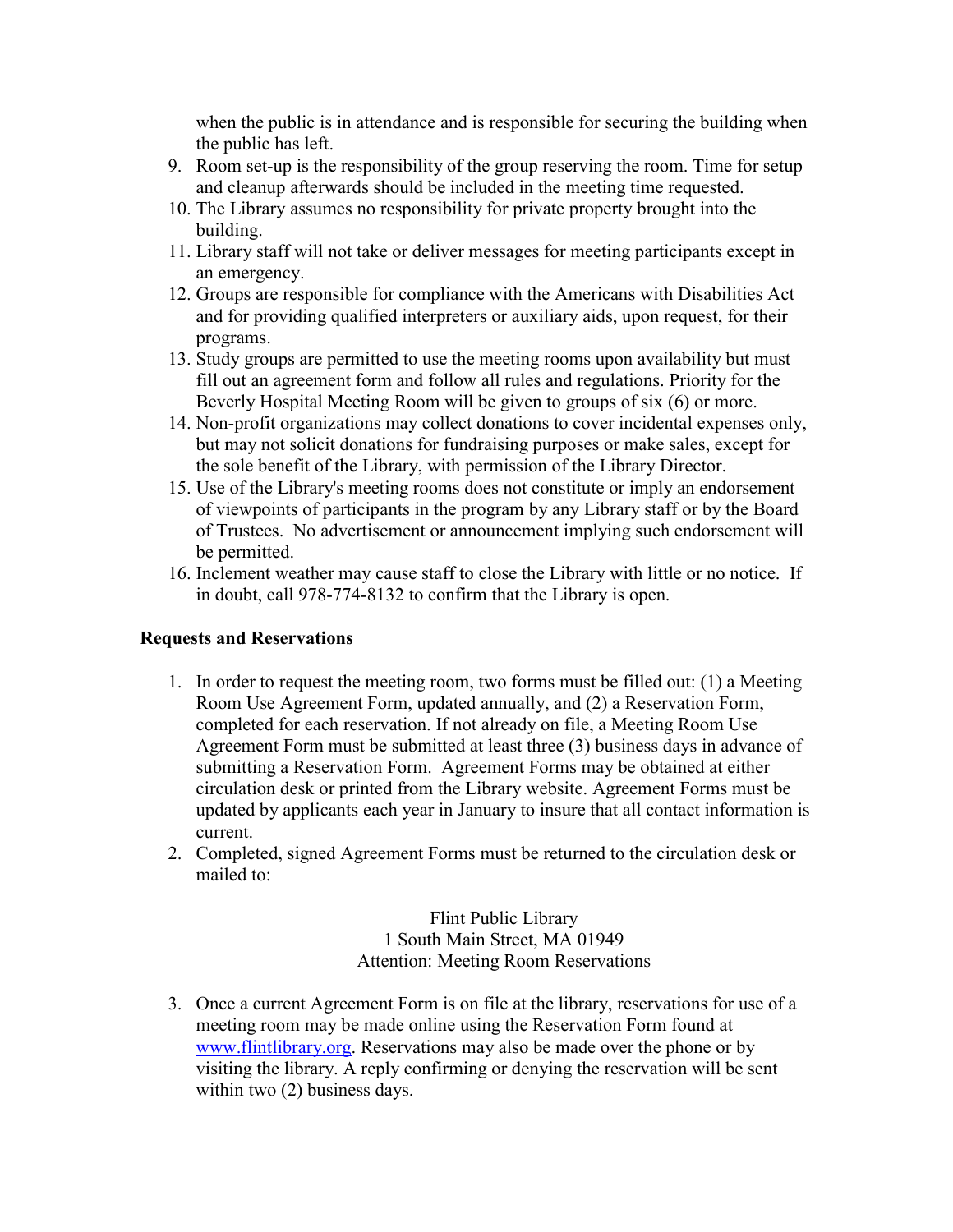- Requests will be honored on a first-come-first-served basis.
- Reservations for a meeting space are not guaranteed unless an Agreement Form is on file at least three (3) business days in advance.
- Rooms may be booked no more than 60 days in advance.
- Notice of cancellation must be made 24 hours in advance of the scheduled meeting time.
- If a group fails to appear within 30 minutes of their scheduled time, the group's reservation is forfeit.
- If a group fails to show for two (2) meetings in a row and does not call to cancel, all future reservations are forfeited until the person in charge of this group has met with the Library Director to review the guidelines and discuss their status.

## Care and Use of Facilities

- 1. Groups agree to leave meeting rooms as they are found. If the furniture is rearranged, it should be returned to the original arrangement at the end of the meeting.
- 2. Furniture and/or equipment from the main area of the Library may not be brought into meeting rooms.
- 3. Do not attach anything to walls or ceilings unless authorized by the Library Director under the Exhibit and Display Policy #22.
- 4. Equipment, supplies, or personal effects cannot be stored or left in meeting rooms before or after use.
- 5. Attendance at meetings will be limited to the capacity of the individual meeting rooms. Seating and/or supplementary furniture are not allowed in areas outside the meeting rooms.
- 6. Simple refreshments may be served. Only clear liquids (e.g., water or apple juice) may be served -- no fruit punches or grape juice. The Library will provide a coffeepot, but cups, utensils, ground coffee, cream, sugar, or other equipment and supplies will be the responsibility of the group.
- 7. Outside groups may not cook or prepare food onsite; dishwashing facilities are not available.
- 8. Please clean the kitchen facilities thoroughly if used; trash must be bagged.
- 9. The individual making the reservation, and the membership of the group as a whole, will be held responsible for damages that may occur as a result of the use of the facilities.
- 10. The contact person for each group must be at least 18 years old and is responsible for ensuring that each member of the group is aware of and abides by these regulations.
- 11. Please abide by the instructions of Library personnel on site. Users of the meeting space may be asked to leave if use is deemed disruptive or in any way contrary to Library policy.
- 12. Library staff must be notified during the reservation process if Library equipment (e.g., microphones, projector, speakers) is needed by the person/group reserving the meeting room. If use of equipment is needed, it is advised that the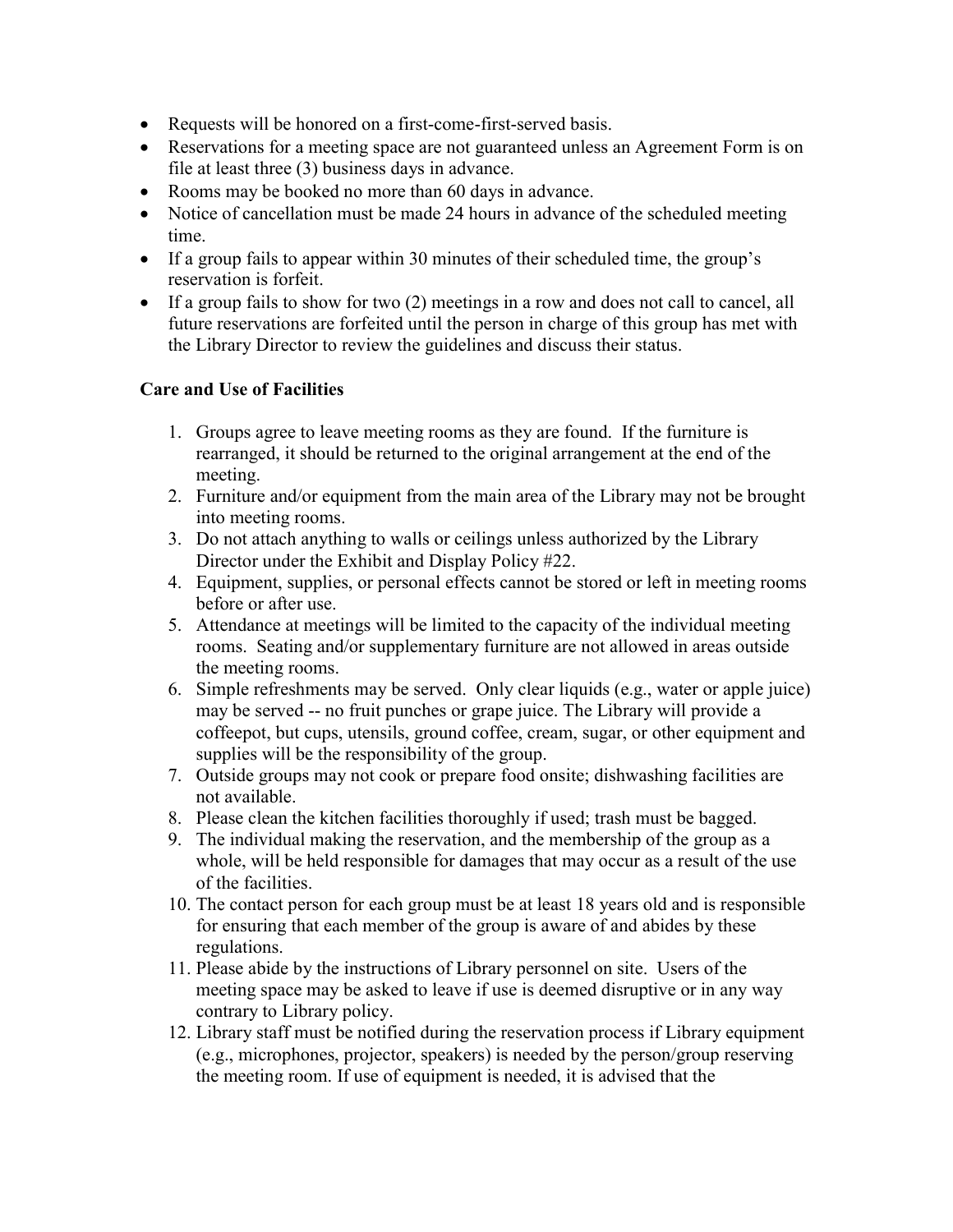person/group reserve additional time at the beginning of their reservation for setup and trial of equipment.

13. Any question of interpretation of this policy will be referred to the Library Director. Final determination rests with the Board of Trustees.

Use of Library meeting rooms by any group signifies acceptance of the terms of this policy. Anyone failing to comply with any of the terms of this policy or the established procedures will be denied further use of all meeting rooms.

Adopted by the FPL Board of Trustees 9/9/80 Reviewed: 11/8/93, 11/13/95 Amended: 11/7/96, 3/10/97, 9/9/02, 1/10/05, 7/14/08, 1/11/10, 10/19/15, 1/12/18, 4/11/22